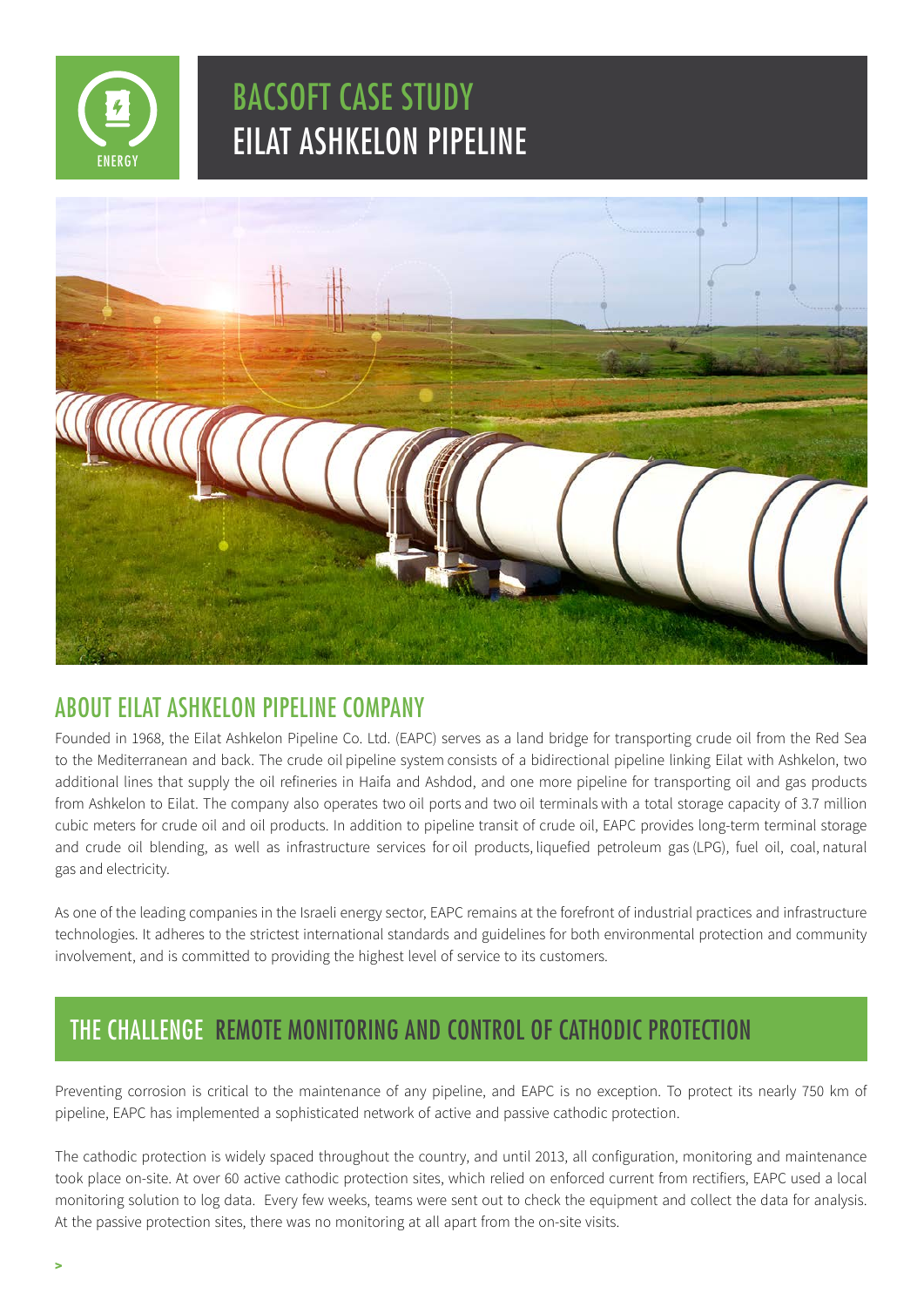#### **CHALLENGE**

Because of the intervals between inspections, problems with the equipment could go undetected for months, resulting in costly damage to the pipes and urgent repairs. The company needed a way to remotely and continuously monitor the rectifiers and to adjust them on demand. EAPC had over 60 rectifiers from six different vendors, and none of them included a protocol for remote control. They needed a solution that would be able to wirelessly-enable their entire legacy infrastructure, and integrate all of the data into a centralized application for monitoring and control.

### THE SOLUTION CLOSED LOOP PROTECTION

EAPC selected Bacsoft to connect their cathodic protection infrastructure to the Internet of Things and to design and implement a new application for continuous remote monitoring and control.

Bacsoft quickly connected EAPC's rectifiers to the cellular network with the M2M Communications controller, which plugs into any PLC. Since the rectifier manufacturers did not provide a communications protocol, Bacsoft implemented a vendor-agnostic protocol to control the rectifiers and the power supplies, including output voltage and output current, remote interruption, and remote adjustment.

Since remote control is only possible where a PLC is present, Bacsoft installed remote monitoring for the older rectifiers as well as for the hundreds of passive cathodic protection and basic measurement sites. Each measurement is GPS time-synchronized to provide the required level of accuracy.

To enable closed-loop control, Bacsoft developed a cloud-based application that performs continuous analysis and determines when and where real-time remote adjustment is required. Using web and mobile apps, EAPCs cathodic protection and pipeline maintenance engineers can now monitor and adjust cathodic protection anytime and anywhere. They also receive real-time alerts about changes to any parameter that might indicate a problem, such as lower current or high potential, opening a cabinet, or high temperatures. With Bacsoft, EAPC has transitioned from reactive problem solving to proactive, ongoing management and maintenance of cathodic protection.